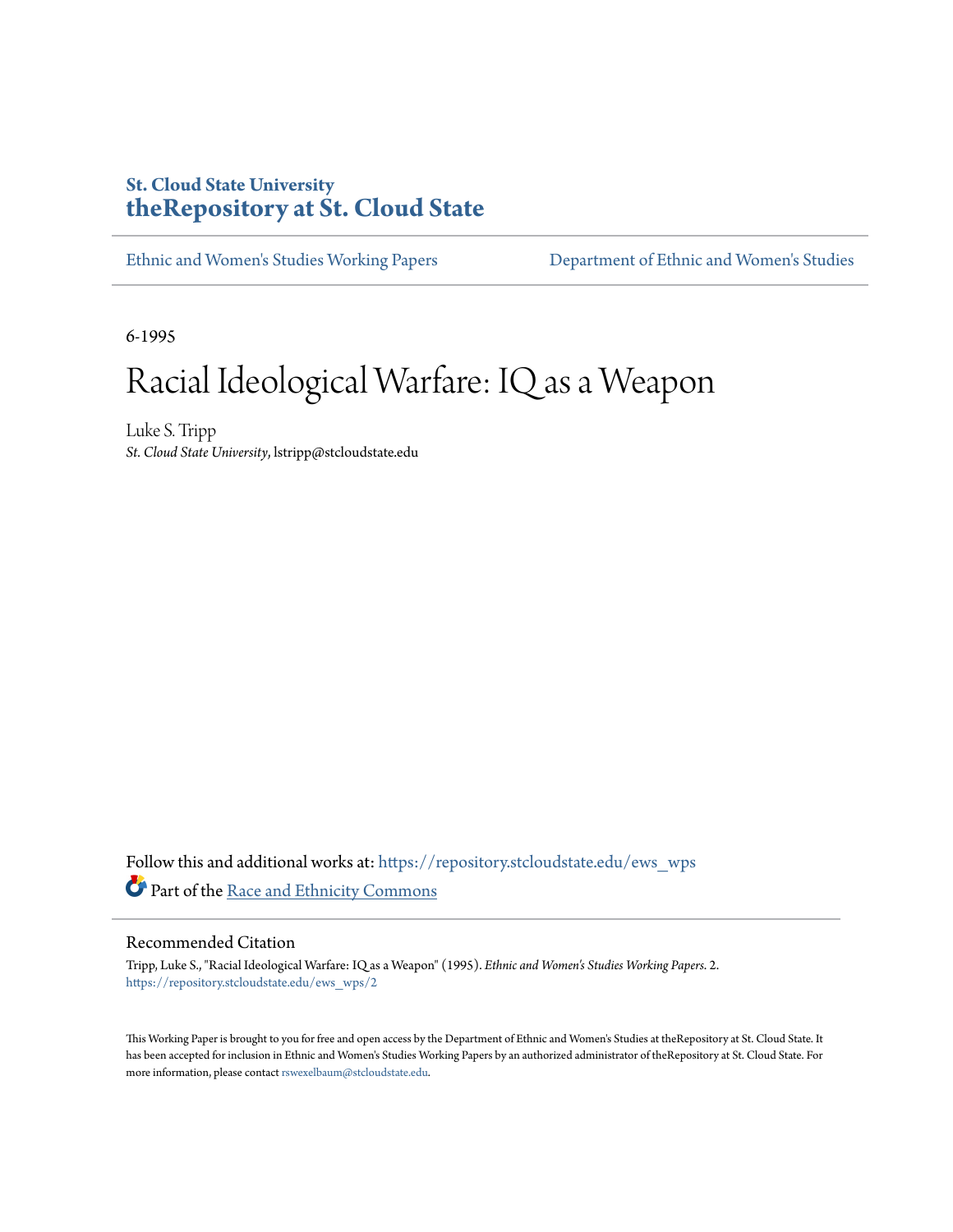## **RACIAL IDEOLOGICAL WARFARE: IQ AS A WEAPON**

#### **Luke Tripp**

#### **June 1995**

Racial ideological warfare continues in America. This form of warfare is waged primarily against Black people. A major force prosecuting this war is an array of white academics, scholars, intellectuals, and social scientists (Coughlin, 1995; Heller, 1994). Their major premise is that Black people are mentally inferior to all other racial groups, especially the white race. This is the main thrust of *The Bell Curve: Intelligence and Class Structure in American Life by* Herrnstein and Murray which was ranked 5th on the *New York Times* Best Seller List on December 25, 1994. Its widespread popularity and appeal, and the accelerated moves of American politics further to the right at all levels of government are concrete indications that America is becoming even more dangerous for Black people.

#### **Pseudo science**

Despite the fact that The Bell Curve is based on pseudo science, it should be taken seriously because its major themes fit nicely into the mainstream beliefs of whites and the implied messages of the dominant political forces. In this essay, we will examine the theories and concepts presented in The Bell Curve, and consider how they inform and rationalize a political agenda aimed at devaluing Black people.

Herrnstein and Murray have attempted to present *The Bell Curve as* a scientific work by including voluminous studies on race and intelligence as if bulk and quantity were related to quality and validity. In their attempt to shield *The Bell Curve* from being labeled racist propaganda, which it is, they devote most of their book to the discussion of the relationship between IQ and social class rather than to the relationship between IQ and race. However, their principle message is clear: genetically, the *white race* is smarter than the *Black race*.

Since race is a key causal variable in their hypothesis, we would expect them to rigorously define this variable; however, they failed to do this. In fact, they acknowledged that the categories used for the race variable were based on racial self-identification, not on the basis of some genetic criteria (DNA structure). Nevertheless, they used the concept of race as though it has some scientific validity and universal meaning. Michael Omi and Howard Winant (1986) note that the concept of race has defied biological definition and none of the ostensibly objective measures to determine and define racial categories have been free from the invidious elements of racial ideology. Furthermore, as Gloria Marshal (1993) emphasizes, scholars in the biological sciences agree that all topological divisions of humankind into discrete groups are to some extent artificial and arbitrary. She maintains that race has never been and will never be a primarily biological concept and concludes that race is a biopolitical concept, which serves to obfuscate the problems entailed in the study of human variation.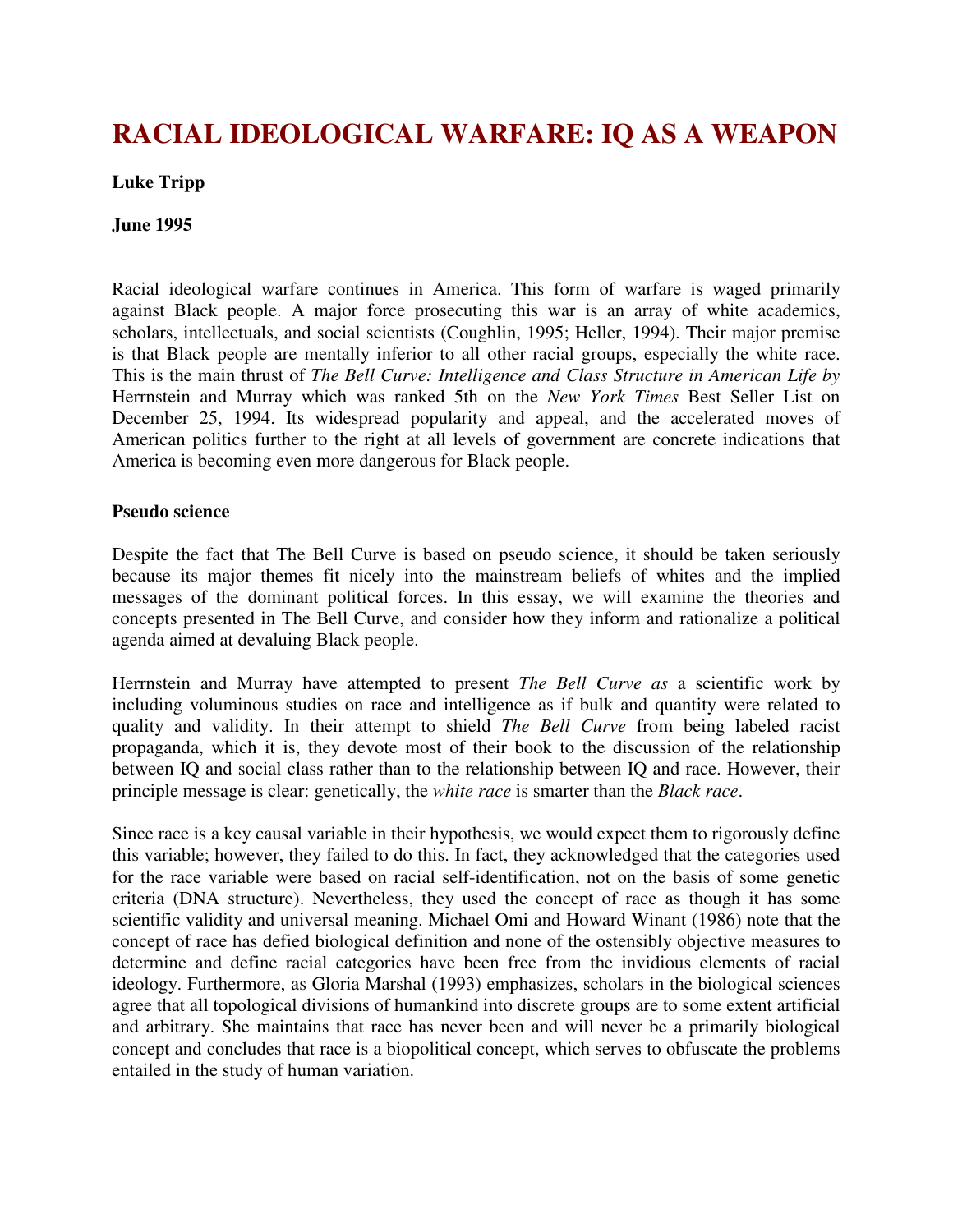Much of the scholarly criticism of the Bell Curve has been directed at the weaknesses of the pseudo scientific research that Herrnstein and Murray used to support their theory that Black people as a group are at the bottom of the stratified social structure in America because their cognitive ability is lower than that of other races. We will not review the body of research that they cited to support their assertions, nor will we ponder the debates about the validity and reliability of conventional IQ tests. Rather, we will focus on how the concept of IQ is used as a pseudo scientific scale to make invidious comparisons among the "races" and to disparage Black people. We will also consider the effects of The Bell Curve on social policy and American politics.

#### **Beliefs about Social Stratification**

To determine the social and political effects of the Bell Curve, let us first examine the social ideology of white Americans. In general, what do white Americans believe about the nature of social stratification in America? Research studies show that most whites have been socialized to believe that America is: 1) democratic, which implies that it is free of oppression, 2) meritocratic, which implies that a person's social location is determined by ability and effort, and 3) just, which implies that whatever unfortunate circumstances that may exist, they can be overcome, and that fair play is the rule, and privileges are earned (Huber and Form, 1973).

In their study of beliefs about inequality, Kluegel and Smith (1986) found that a large majority of whites believe there is nearly equal educational and job opportunity. Whites believe one's socioeconomic status is determined by her/his individual attributes such as ability and effort. Another prevalent belief they hold is that economic inequality is necessary and beneficial. Moreover they endorse the idea of economic and societal equity as the just criteria for the distribution of income.

These basic beliefs constitute whites' ideological justification for socioeconomic inequality. Thus for whites in general, the American class structure can be morally defended as a system which is fair because, although it is not based on the principle of equality, it does provide equal opportunity for success. Given these beliefs, they logically conclude that those who are at the bottom of the social structure are there because of some deficiencies in terms of ability and effort rather than other factors related to historic and continuing forms of oppression. These beliefs under gird the IQ based social stratification model presented in The Bell Curve.

#### **Intelligence and Social Hierarchy**

Herrnstein and Murray contend that cognitive ability primarily determines social location in America's stratified hierarchy, and they claim that IQ tests accurately measure cognitive ability. In their model the brightest are at the top of the social system and the dullards are at the bottom. They explain that this hierarchical pattern reflects the correspondence between the distribution of IQs and the distribution of socioeconomic rewards for the various levels of knowledge and skills, which range from the manual labor of an illiterate to the professional expertise of a neurosurgeon.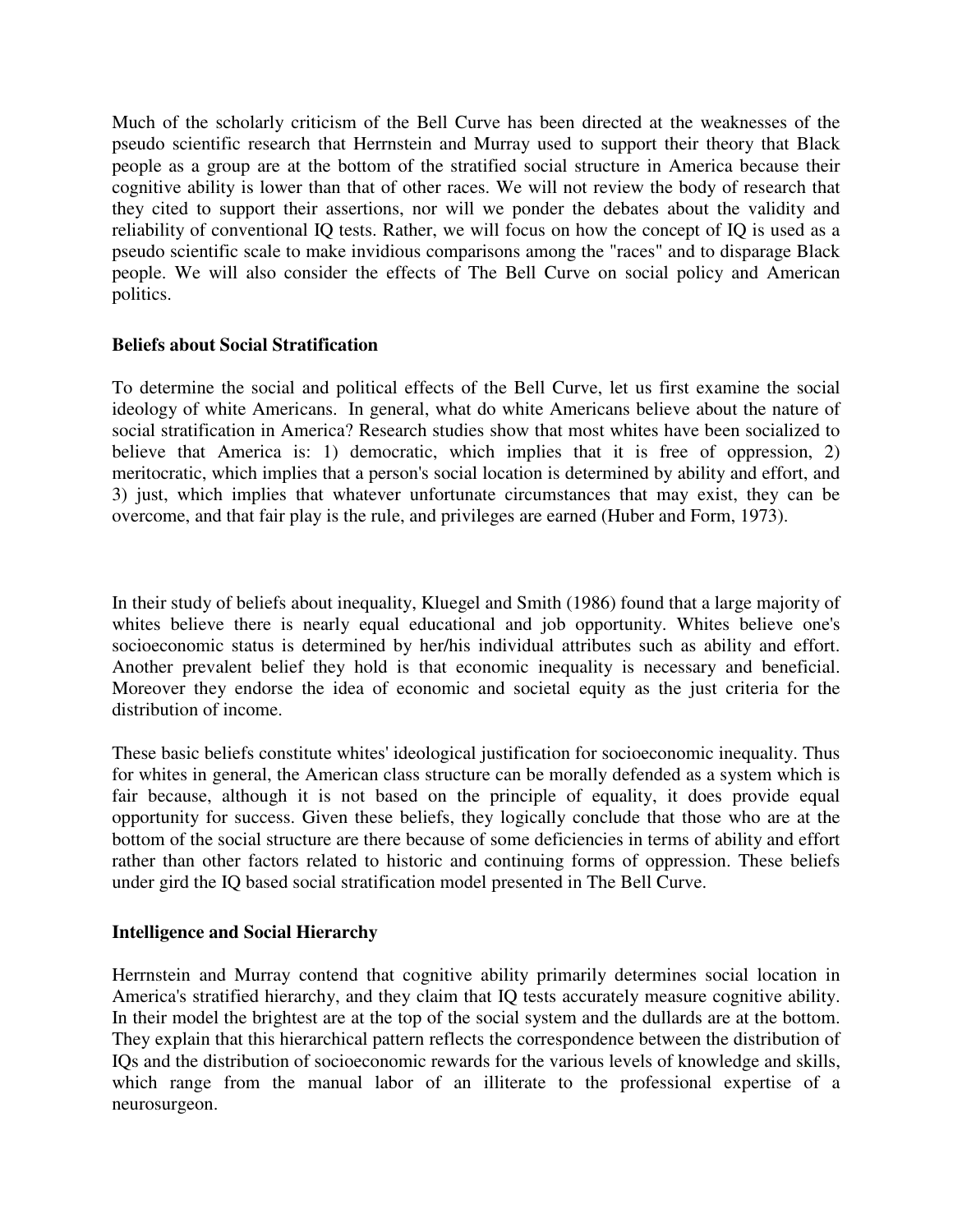The underlying assumptions of the Bell Curve model are that: 1) people will tend to seek high paying jobs; 2) there is fair competition for high paying jobs; 3) high paying jobs require a high IQ; 4) those with the highest IQs will get the highest paying jobs; and 5) the wealthiest are those with the highest IQs. We can see how this model is consistent with the way most whites believe the American social system operates, and thus how IQ is used to explain and justify social stratification in America.

However, beliefs and facts are not necessarily the same thing. Social scientists have shown that peoples' social locations, especially among the upper social classes, are primarily based on their social and material inheritance, not their IQs. Furthermore, the inheritance of the upper social classes is largely derived from private capital and the ruthless exploitation of Black people and the lower social classes. The American capitalist system precludes equal opportunity for the lower classes to compete for educational resources or jobs because the wealthy classes have systemic power and privileges. The point is that, in general, economic, social, and political power-rather than cognitive ability-primarily determines people's social positions.

#### **Historical Perspective on Stratification and Race**

At this point, we should consider the question of the determinants of social stratification in America in a historical context. From the first permanent English settlement in Jamestown Virginia, when in 1619 Africans were brought in chains to serve their white masters, to the present, Blacks have been forcibly kept in a subordinate position in America. The dominant white ideology, which has historically justified and rationalized the superordinate position of whites and the subordinate position of Blacks, is a set of white beliefs which hold that Black people are inherently inferior in terms of intelligence and morality and thus they are unworthy of full human dignity and respect. These beliefs served to defend slavery in America for about two and a half centuries and subsequently, to uphold legal racial segregation for another century, into the 1960s. The point is that an ideology of racism was used to justify a system of exploitation and oppression. Moreover, in America's social hierarchy, Black peoples' subordinate social position was primarily determined by *race,* not by cognitive ability.

#### **Racism and Psychological Processes**

There are several psychological principles that may help us understand why the ideology of Black inferiority remains entrenched in the culture, and the way in which The Bell Curve reinforces it. First, the principle of cognitive mastery holds that individuals attempt to understand their environments in order to enhance their social positions in them. This implies that they believe that their conscious actions can influence or determine outcomes. This leads to the general belief that people receive the outcomes they deserve. Thus we see how this belief justifies social inequality.

Second, the socialization principle maintains that people come to believe what their society teaches them. Beliefs that are taught early and consistently enough form a basic framework of knowledge that is difficult for the individual to recognize. Racist beliefs permeate American society. They are taught in all areas of social life in America- home, school, church, workplace, and recreation. This explains why they are so pervasive.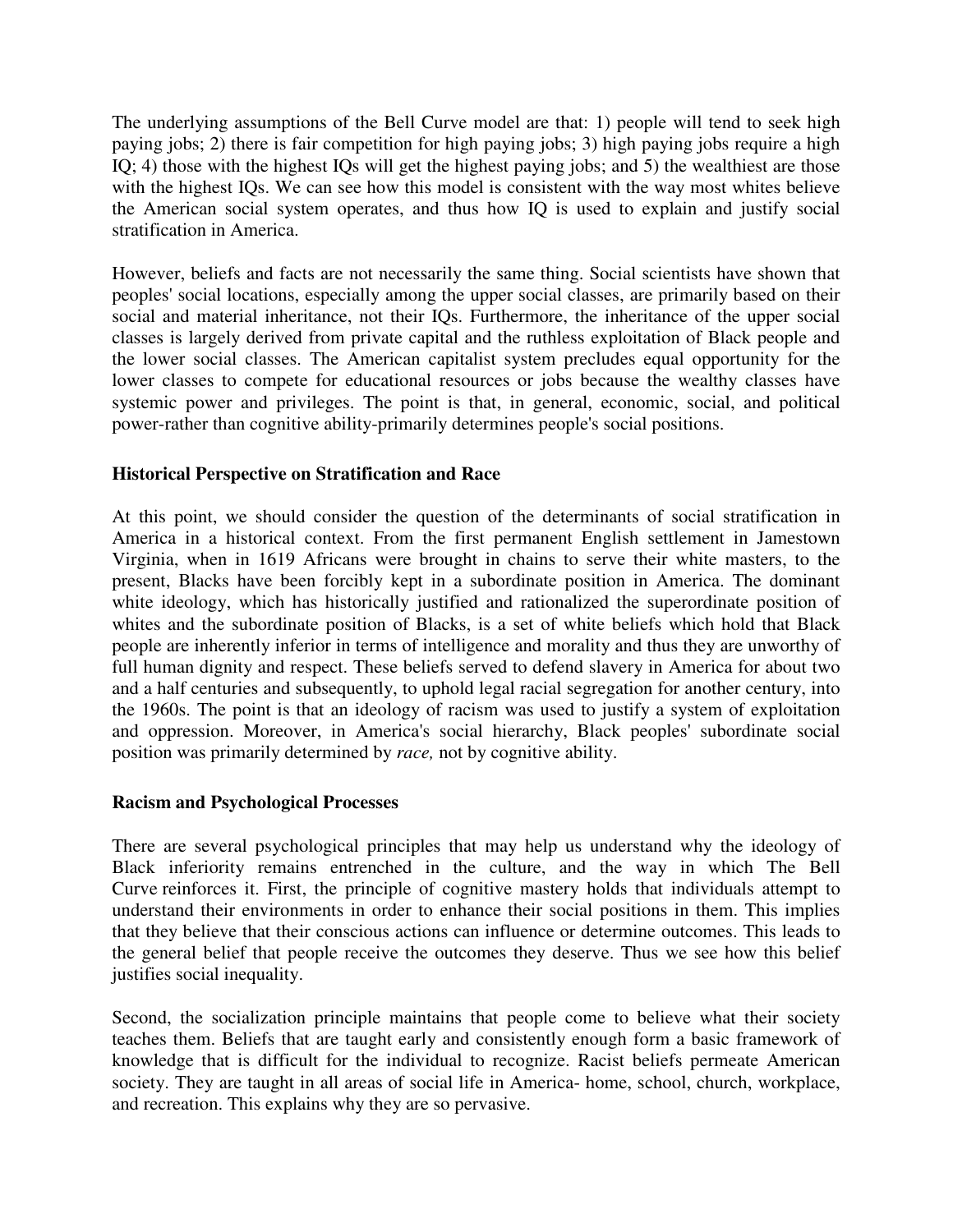Third, the principle of cognitive efficiency maintains that a discrete package of beliefs is retrieved from memory and guides inferences. For example, white racists are sensitive to the dimension of racial superiority in a wide range of situations, thus they disproportionately weight this dimension in making judgments and evaluations of social situations involving Black people. Further, through associative links between concepts in memory (Blacks and gangs, Blacks and welfare, and Blacks and crime), they engage in stereotypical thinking. With regard to the Bell Curve, the idea is fostered that Blacks' low academic performance is linked to stupidity- not to the educational system's planned retardation of many ghetto-entrapped Black children (Mazique, 1992).

Fourth, principles regarding the relationship between affect and cognition imply that whites' feelings toward Black people will influence their beliefs about Black people. The white media, along with other institutions, have constructed enduring negative images of Black people as comedic, criminal, dysfunctional and dumb (Spigner, 1991). These negative images of Blacks foster negative feelings among whites which condition them to believe any negative information about Blacks. Thus given the prevailing sentiments of whites, the Bell Curve's theme of Black mental inferiority would seem quite credible to them.

Fifth, the hedonic principle holds that people seek to maintain high levels of self-esteem by attributing negative qualities to others, especially those unlike themselves. Donna Richards (1992) asserts that the white self-image requires a negative image of Black people in order to be positively reinforced. The Bell Curve's assertion of Black intellectual inferiority definitely inflates whites' already vain ego and strengthens their self-image of racial superiority.

Last, the distributive justice principle holds that in some areas the idea of justice requires equality (equality under the law), in other areas equity (benefits should be distributed on the basis of ones' contribution), and under certain conditions, need may be the basis for distributive justice (the deserving poor should receive some benefits on the basis of need alone); however, in this connection, whites tend to view Blacks on welfare as the undeserving poor.

Unfortunately, most whites have also been propagandized to believe that historic structural racial barriers have been virtually eliminated; therefore, they believe Blacks have equal citizenship rights and opportunity. Many even believe that affirmative action policies discriminate against whites and thus allow Black people to have undeserved privileges and advantages, especially in higher education and the workplace. Consistent with the myth of equal, or near equal, opportunity for Blacks is the false assumption found in the Bell Curve that there are few significant racial barriers to upward social mobility.

We can clearly see how The Bell Curve reinforces the prevailing white ideology of social inequality and taps into the widespread racial attitudes found among whites. The assertion that blacks have lower mental ability than whites has obvious appeal as an explanation for the lower socioeconomic status of Blacks in a society that rewards intelligence. This help explains why The Bell Curve has such broad appeal among whites and why it represents a dangerous ideological attack on Black people.

#### **The Bell Curve and Politics**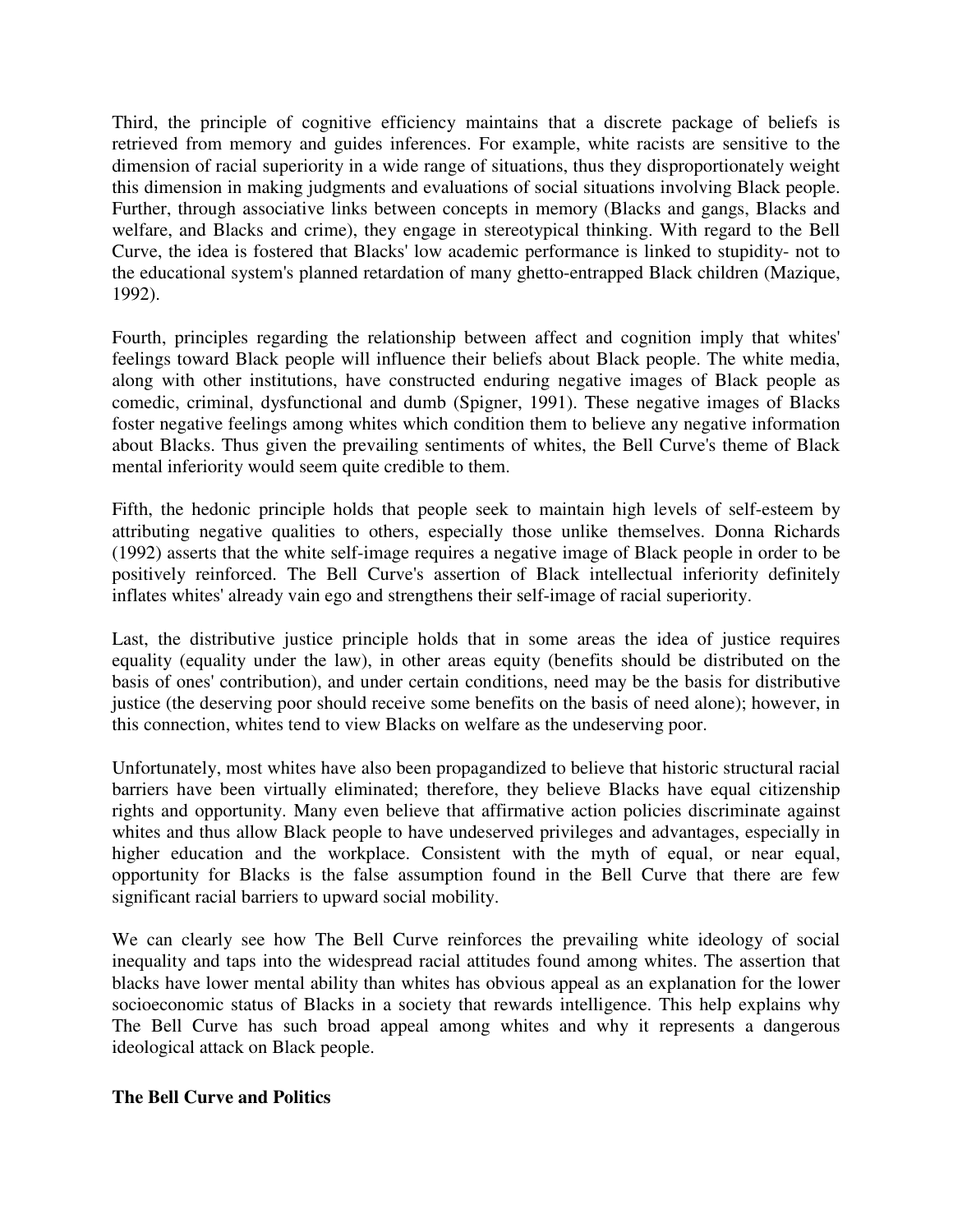The political agenda of The Bell Curve is to eliminate affirmative action programs, defend the existing American class structure, and rationalize white domination and Black subordination. The Bell Curve supports powerful anti-Black political forces by providing them with an economic rationale for withdrawing governmental support for many programs that have, to some extent, benefited Blacks, particularly in the area of education. Herrnstein and Murray assert that educational attainment gap between Blacks and whites cannot be closed through educational enrichment programs for Blacks because the gap in based on biology-not sociology. They argue that programs that range from Head Start for pre-schoolers to Minority Opportunity Projects for college students are doomed to fail in their attempt to close the educational attainment gap between Blacks and whites because this gap reflects a racial difference in IQ averages. Thus they conclude that it is not cost effective to spend money for this effort.

They also provide right-wing political forces with spurious arguments against affirmation action policies which they claim undermine the principle of reward on the basis merit, and result in a lowering of quality standards in academia and the professions. This, they believe, will weaken America's competitiveness, and thus have serious negative social and economic ramifications.

The political impact of the Bell Curve is especially significant in this period of intense anxiety about economic security and social mobility. John Miller (1992) believes that America is in a "silent depression" characterized by slow economic growth, deteriorating living standards, and increasing economic inequality. Labor Secretary Robert Reich in his speech in January 1995 said that household incomes have swelled by \$826 billion over the past 15 years, but that 98 percent of that increase has gone to the wealthiest (and most educated and skilled) fifth of Americans (Berg, 1995).

Most Americans are facing the uncertain future with apprehension and foreboding. Increasing global competition and the so-called computer driven information age are the forces that are often cited as shaping the future economy of America, an economy that will demand higher cognitive ability and make low-skilled workers superfluous. These concrete economic conditions and trends provide a context for the politics of the Bell Curve.

Herrnstein and Murray argue that government policy should be designed to reward those with high IQs because they can make the greatest contribution to a rapidly developing hi-tech society. They believe that others with lower IQs deserve less attention; the group with the higher IQ is more deserving. In their Darwinian paradigm, cognitive ability is the criterion on which human beings are ranked, and the basis on which human worth is determined. Thus IQ becomes a measure of human worth; it becomes the criterion for superiority (more rational, smarter, more advanced).

#### **Conclusion**

The Bell Curve maintains and produces support for the existing race and class hierarchy. Herrnstein and Murray's IQ theory explain racial inequality as an inevitable feature of a stratified society based on IQ, which is genetically determined. They argue that Black people's lower social position is the effect of their lower IQ in relation to whites, not the effect of racial oppression. By explaining the class structure in terms of ability (IQ), rather than in terms of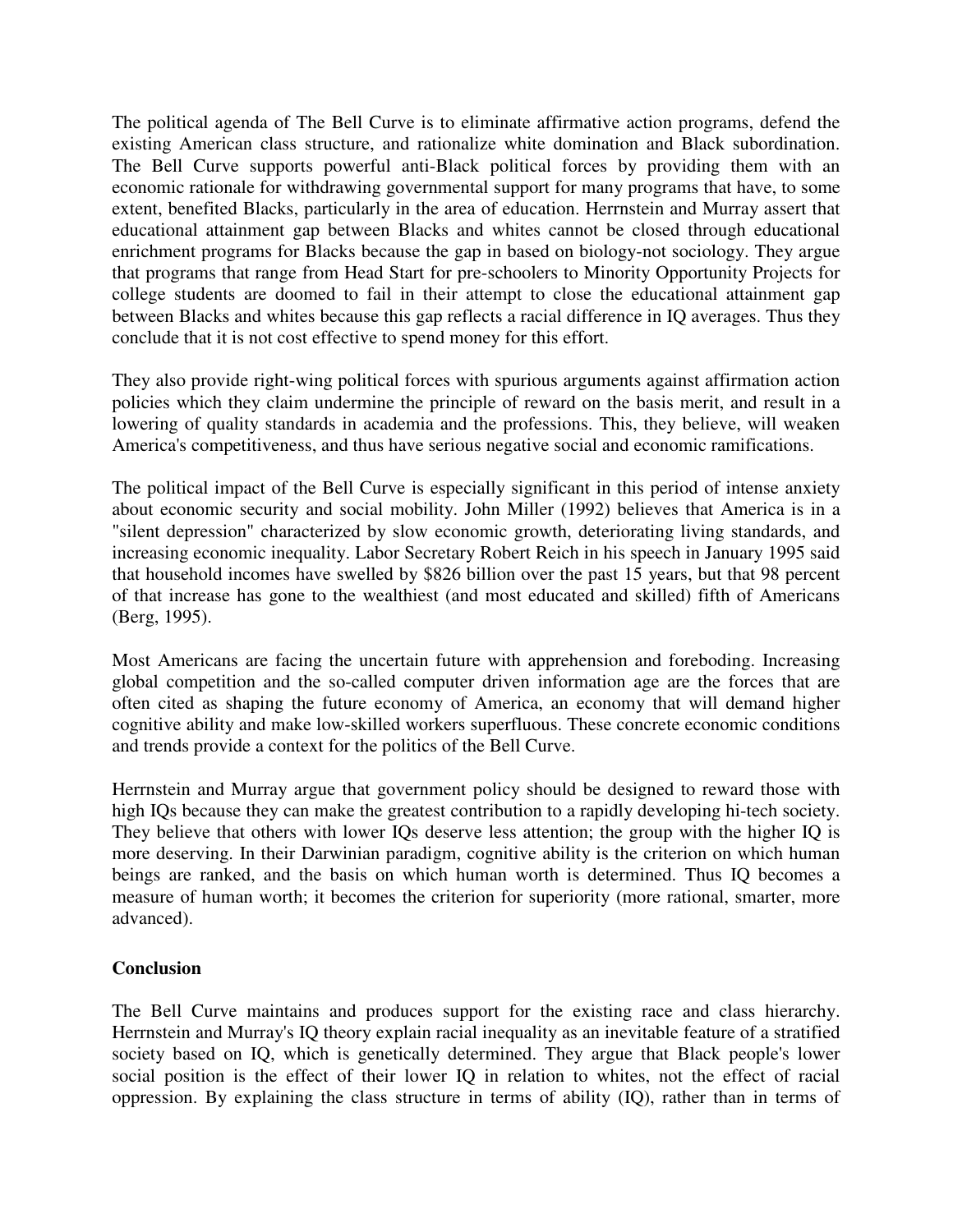white systemic power and control, they direct the analysis of social stratification away from the issue of class and racial domination.

They attempt to camouflage the racist thrust of the Bell Curve by discussing social stratification in nonracial terms (an IQ line rather than a color line). However, the logic of their pseudo science makes this virtually impossible. Their deterministic model is predicated on a casual relationship between biology and social class. Thus according to their model, social class is determined by IQ which in turn is determined by genetics which also defines race. Consequently, they cannot escape the contradiction of trying to make a racial point while denying that this was their intent (Wellman, 1993).

The Bell Curve is another ideological in-your-face anti-Black weapon wielded by the most reactionary sector of white intellectuals. Herrnstein, Murray and their ilk represent the intellectual shock troops who dare articulate the enduring popular beliefs of white Americans, including the vast majority of white academics. Their main thesis of Black mental inferiority is brutally to the point, but it is not new. For most of the history of American higher education, explicitly racist biological theories have been dominant among academics. Some of the most prominent and influential white American scholars have articulated and perpetuated a racist ideology based on the myth of Black inferiority which is deeply rooted in the culture of academe (Harding, 1993).

The political aims of the Bell Curve are to discredit key egalitarian ideas and to eliminate social programs ushered in by the Black liberation movement. These aims are also strategic mobilizing elements in the political agenda of the increasingly aggressive Right wing. However, the Right wing has not yet loudly articulated the IQ thesis of the Bell Curve, probably because it is too explicitly racial. Even the most reactionary politicians prefer coded messages and more socially acceptable and politically expedient explanations for Black and white inequality such as Black's alleged "cultural deficiencies." Nevertheless, the Bell Curve reinforces white popular racial beliefs and strengthens the political undercurrents which are pushing American politics further to the right.

#### **References**

Berg, S. (1995, January 22). State of insecurity.' *Minneapolis Star Tribune*, p. A1.

Coughlin, E. K. (1995, January 6). Intelligence researchers issue statement on 'mainstream science.' *The Chronicle of Higher Education*, p. A15.

Harding, S. (1993). Eurocentric scientific illiteracy- A challenge for the world community. In S. Harding. (Ed.), *The racial economy of science* (pp. 1-29). Bloomington, Indiana: University of Indiana Press.

Heller, S. (1994, November 23). At conference, conservative scholars lash out at attempts to 'delegitimize science.' *The Chronicle of Higher Education*, p. A18.